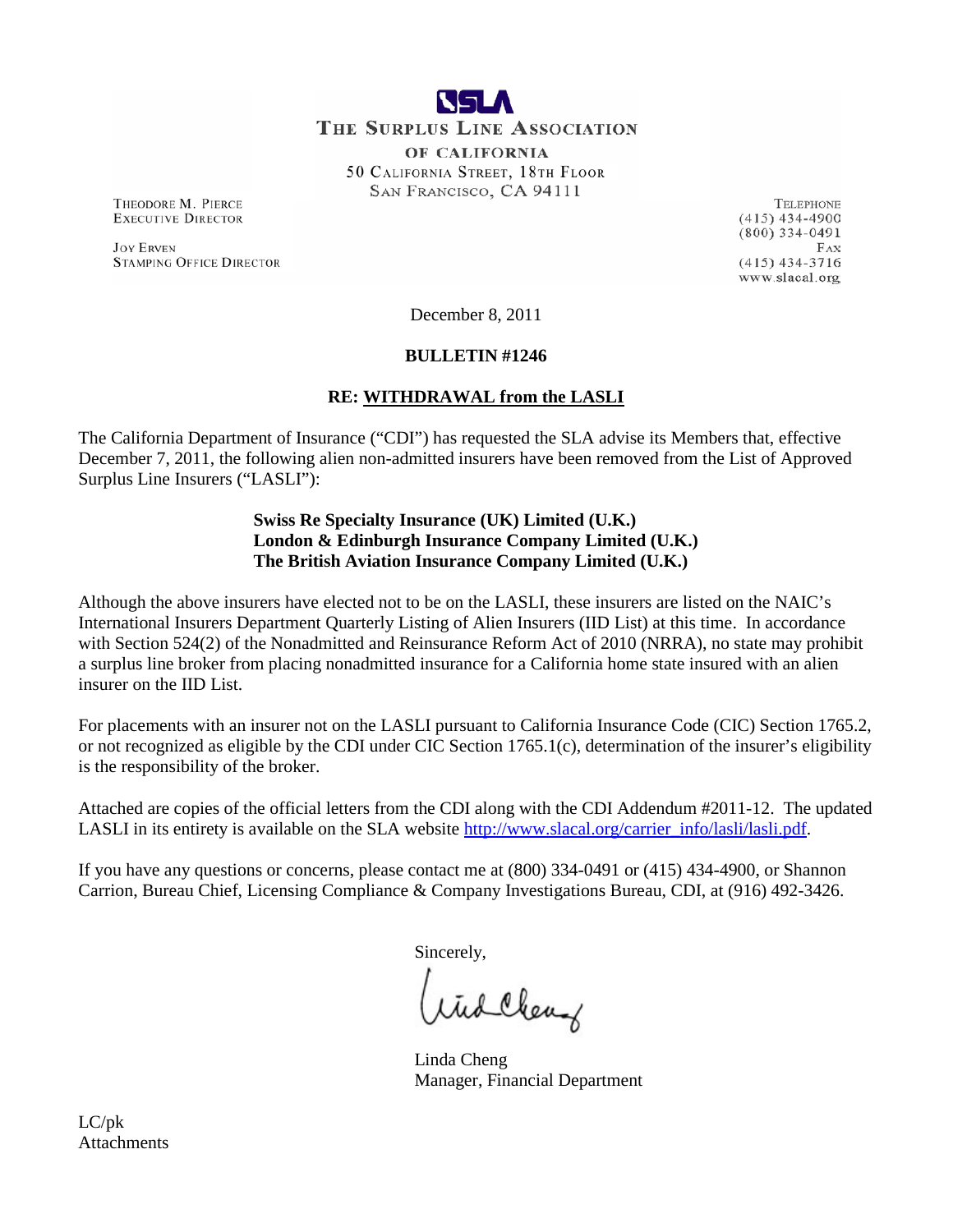#### STATE OF CALIFORNIA

# DEPARTMENT OF INSURANCE

Legal Division, Corporate Applications Bureau 45 Fremont Street, 24th Floor San Francisco, CA 94105

Carol F. Frair Senior Staff Counsel TEL: 415-538-4408 FAX: 415-904-5729 E-Mail: frairc@insurance.ca.gov

December 7, 2011

Ms. Linda Cheng Manager, Financial Department **Surplus Line Association** 50 California Street, 18th Floor San Francisco, CA 94111

Subject: Withdrawal from the LASLI Swiss Re Specialty Insurance (UK) Limited (United Kingdom)

Dear Ms. Cheng:

Pursuant to California Insurance Code Section 1765.2(f), Swiss Re Specialty Insurance (UK) Limited (United Kingdom) is hereby removed from the list of approved surplus line insurers as of December 7, 2011. This order is based upon the insurer's request to be delisted from the LASLI list. Please so inform your members.

Cordially,

Carol F. Frair **Senior Staff Counsel**  $(415) 538 - 4408$ 



**Protecting California's Consumers** 

#713776v1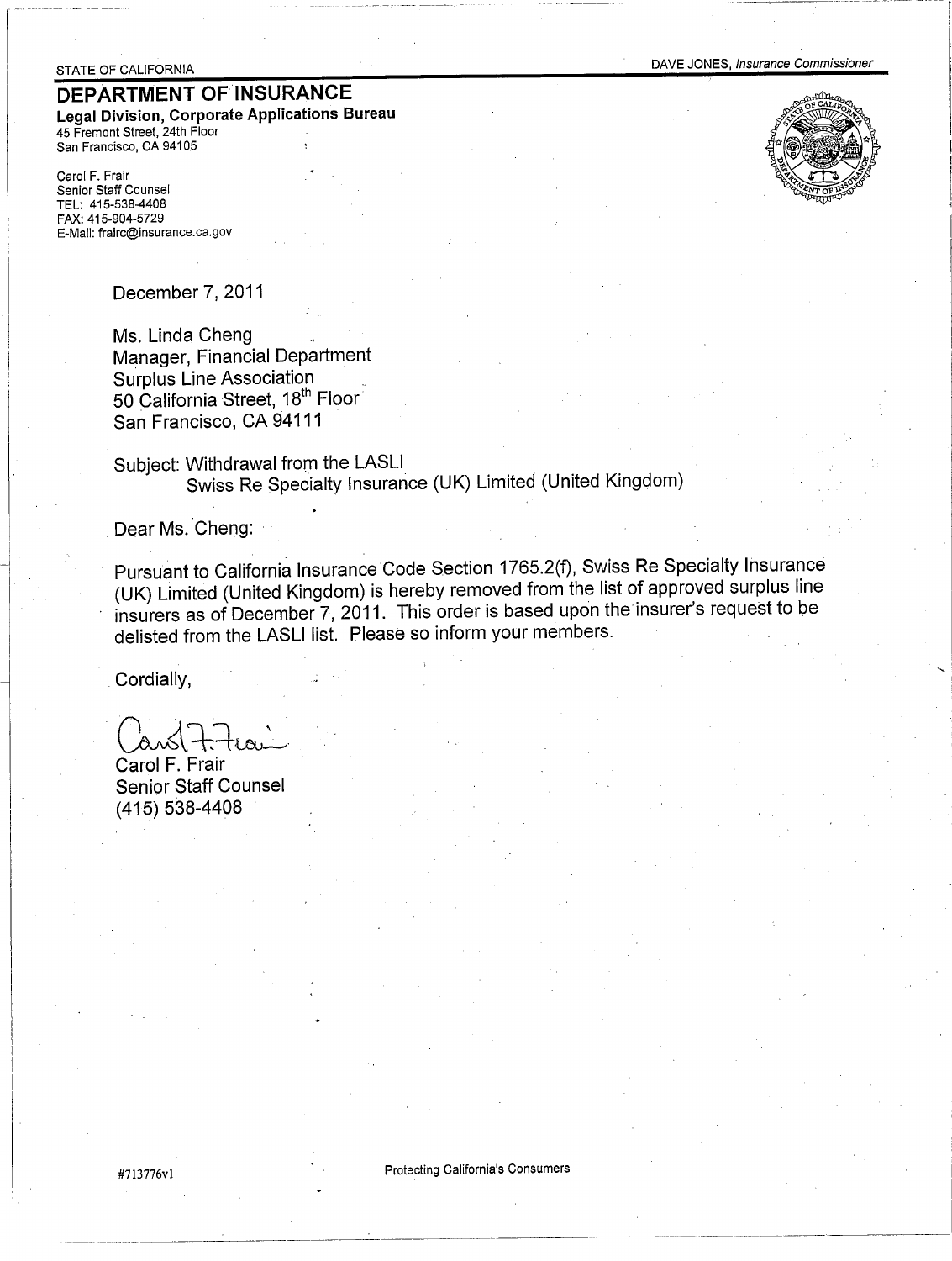#### STATE OF CALIFORNIA

# DEPARTMENT OF INSURANCE

Legal Division, Corporate Applications Bureau 45 Fremont Street, 24th Floor San Francisco, CA 94105

Carol F. Frair Senior Staff Counsel TEL: 415-538-4408 FAX: 415-904-5729 E-Mail: frairc@insurance.ca.gov





December 7, 2011

Ms. Linda Cheng Manager, Financial Department **Surplus Line Association** 50 California Street, 18th Floor San Francisco, CA 94111

Subject: Withdrawal from the LASLI London & Edinburgh Insurance Company Limited (United Kingdom)

Dear Ms. Cheng:

Pursuant to California Insurance Code Section 1765.2(f), London & Edinburgh Insurance Company Limited (United Kingdom) is hereby removed from the list of approved surplus line insurers as of December 7, 2011. This order is based upon the insurer's request to be delisted from the LASLI list. Please so inform your members.

Cordially,

Carol F. Frair **Senior Staff Counsel**  $(415)$  538-4408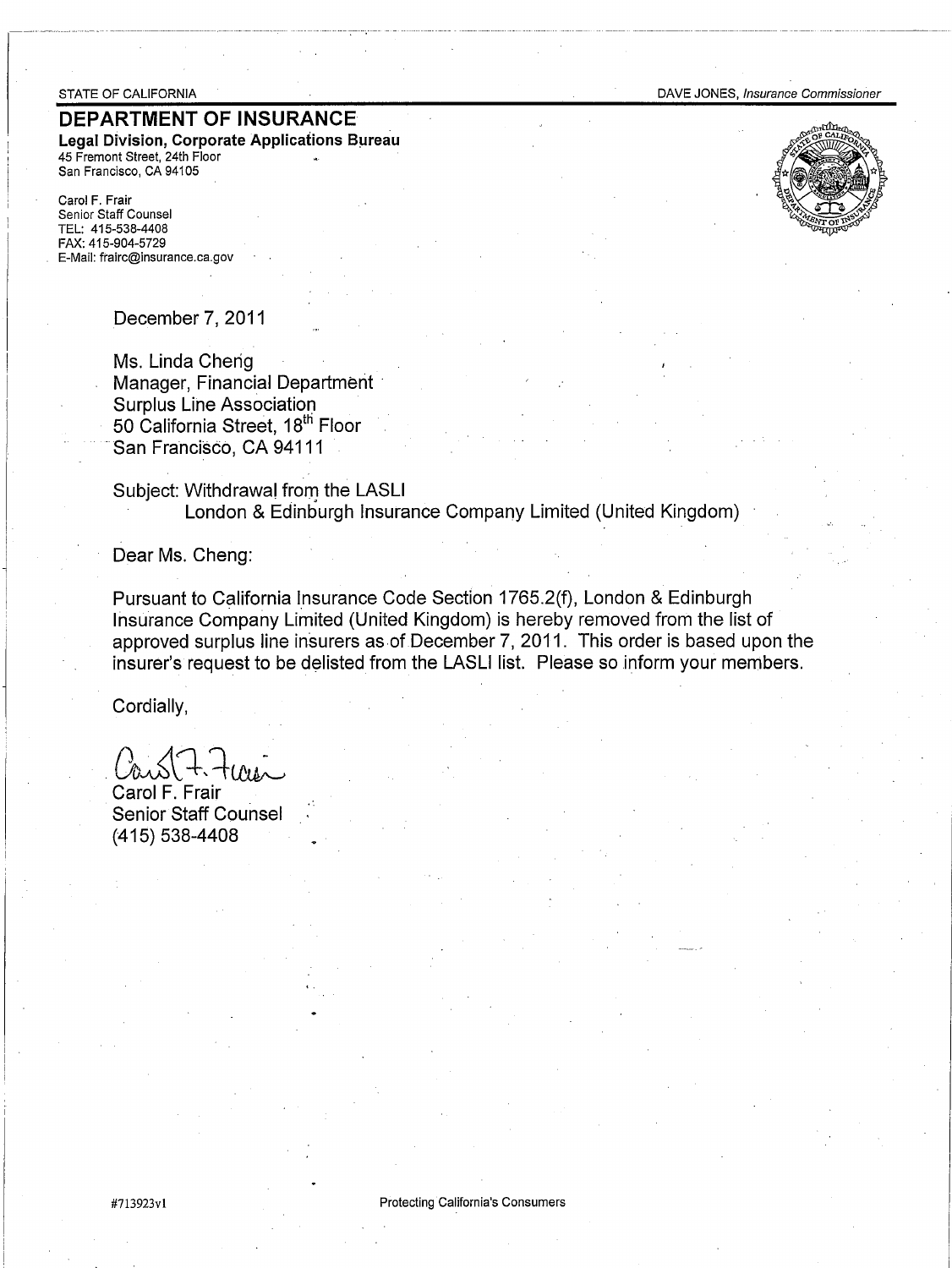#### STATE OF CALIFORNIA

# **DEPARTMENT OF INSURANCE**

Legal Division, Corporate Applications Bureau 45 Fremont Street, 24th Floor San Francisco, CA 94105

Carol F. Frair Senior Staff Counsel TEL: 415-538-4408 FAX: 415-904-5729 E-Mail: frairc@insurance.ca.gov

December 7, 2011

Ms. Linda Cheng Manager, Financial Department **Surplus Line Association** 50 California Street, 18th Floor San Francisco, CA 94111

Subject: Withdrawal from the LASLI The British Aviation Insurance Company Limited (United Kingdom)

Dear Ms. Cheng:

Pursuant to California Insurance Code Section 1765.2(f), The British Aviation Insurance Company Limited (United Kingdom) is hereby removed from the list of approved surplus line insurers as of December 7, 2011. This order is based upon the insurer's request to be delisted from the LASLI list. Please so inform your members.

Cordially,

Carol F. Frair **Senior Staff Counsel** (415) 538-4408





#713774v1

Protecting California's Consumers